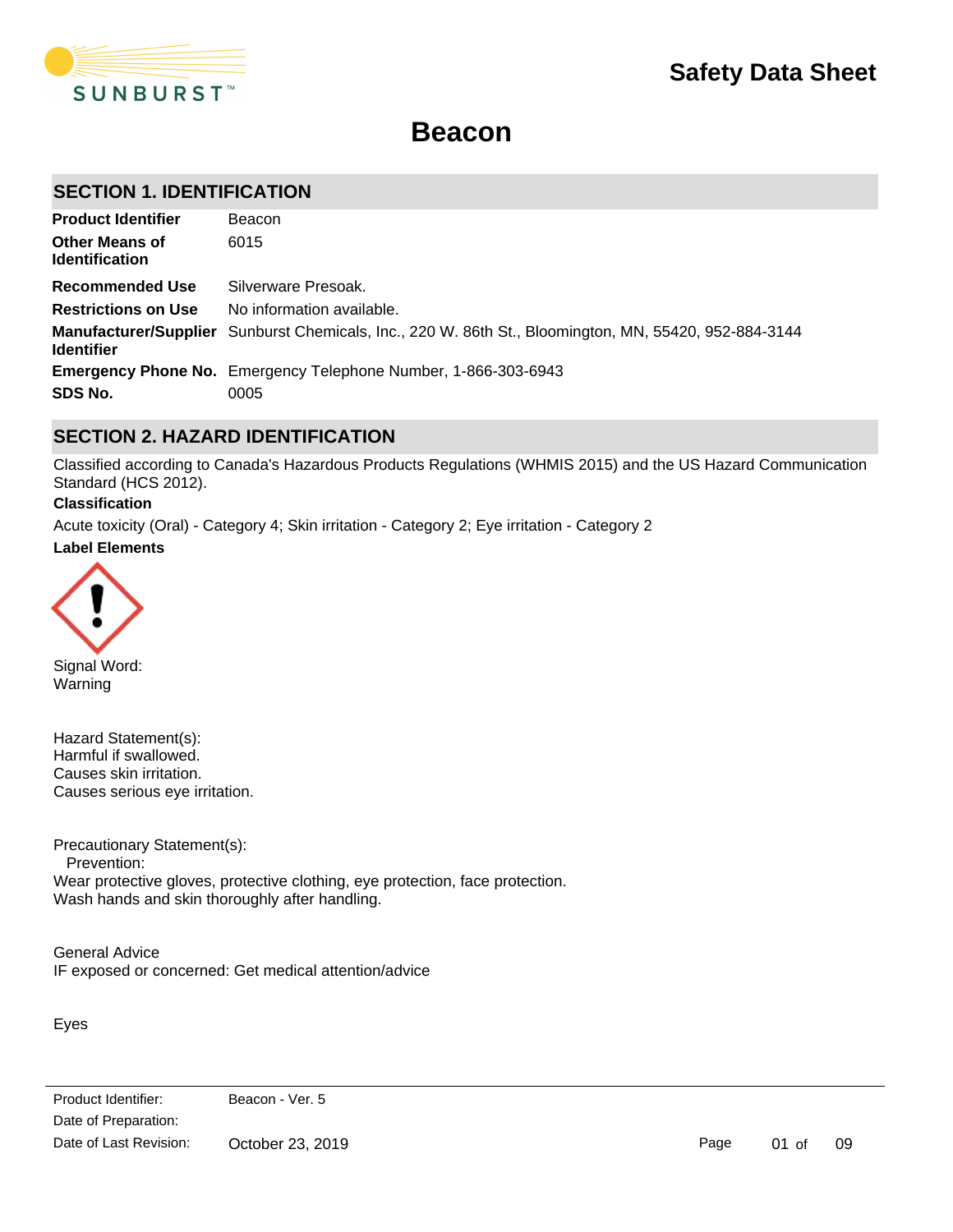IF IN EYES: Rinse cautiously with water for several minutes. Remove contact lenses, if present and easy to do. Continue rinsing.

If eye irritation persists: Get medical advice/attention.

**Skin** IF ON SKIN: Wash with plenty of water. Take off contaminated clothing and wash it before reuse. If skin irritation occurs: Get medical advice/attention.

Inhalation

IF INHALED: If breathing is difficult, remove person to fresh air and keep comfortable for breathing. Call a POISON CENTRE or doctor if you feel unwell.

Ingestion IF SWALLOWED: Immediately call a POISON CENTRE or doctor. IF SWALLOWED: Rinse mouth. Do NOT induce vomiting.

 Storage: Store locked up. Store in a well-ventilated place. Keep container tightly closed.

Disposal:

Dispose of contents and container in accordance with local, regional, national and international regulations. **Other Hazards**

Not applicable. -----------------------------------------------------------------------------------------------------------

PRODUCT AT USE DILUTION

Classification Category of Use Dilution: Not hazardous at use dilution.

Signal Word None.

Precautionary Statement(s): Prevention: Wash hands and skin thoroughly after handling.

General Response: Get medical advice/ attention if you feel unwell

Storage:

Store in accordance with local regulations.

------------------------------------------------------------------------------------------------------------.

# **SECTION 3. COMPOSITION/INFORMATION ON INGREDIENTS**

| <b>Chemical Name</b>                       | <b>CAS No.</b> | %         | <b>Other Identifiers Other Names</b> |  |
|--------------------------------------------|----------------|-----------|--------------------------------------|--|
| Nonylphenol Ethoxylate                     | 9016-45-9      | $20 - 40$ |                                      |  |
| Pentasodium Triphosphate                   | 7758-29-4      | $20 - 40$ |                                      |  |
| Dodecanamide, N-(2-hydroxyethyl)-          | 142-78-9       | $10 - 15$ |                                      |  |
| Tetrasodium<br>ethylenediaminetetraacetate | 64-02-8        | $5 - 15$  |                                      |  |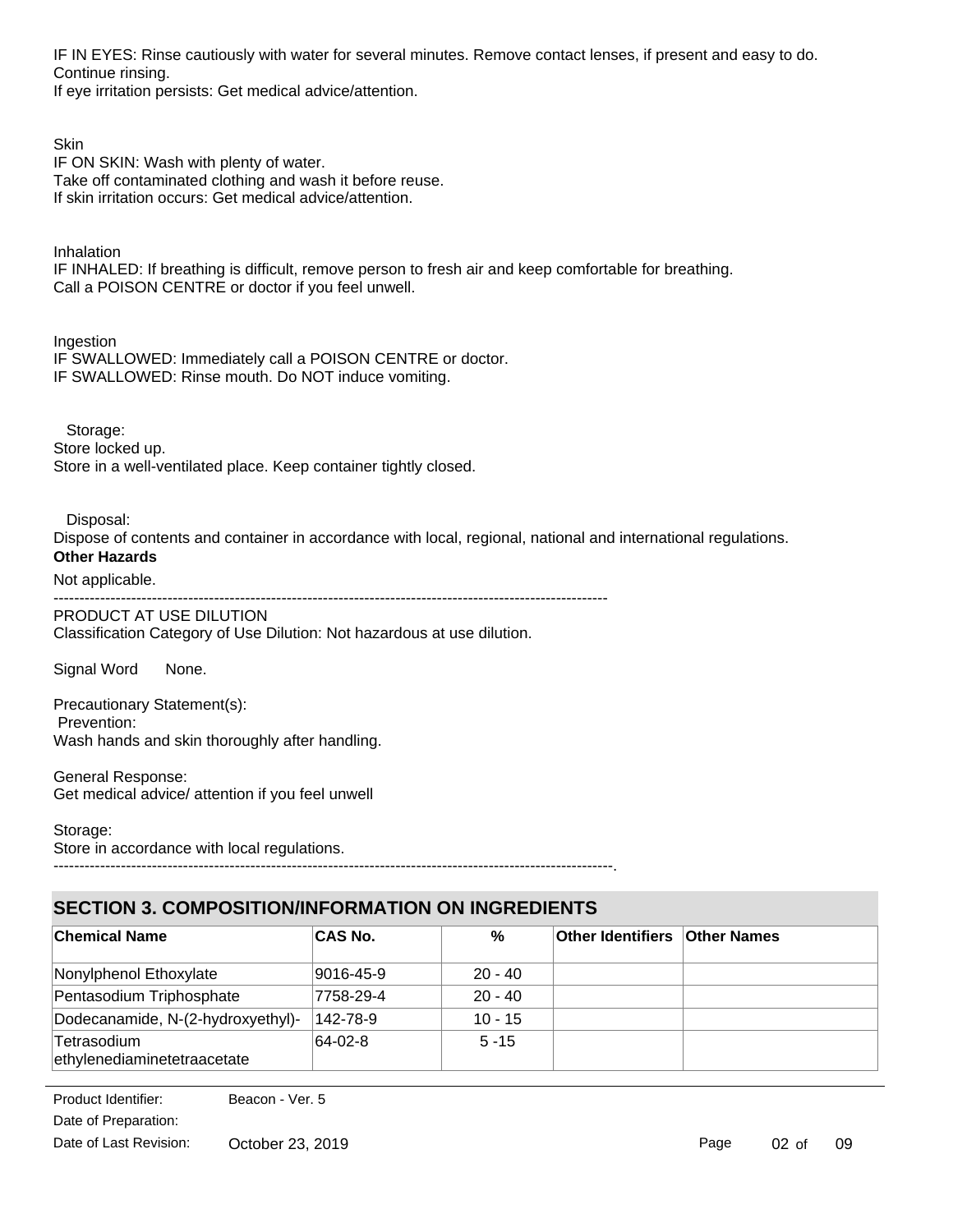| Subtilisins<br>(proteolytic enzymes) ; | $\mathsf{A}$<br>.9C<br>`14-. |      |  |
|----------------------------------------|------------------------------|------|--|
| Blue<br><b>Dve</b>                     |                              | 0.00 |  |

### **Notes**

#### PRODUCT AT USE DILUTION

Contains ingredients listed above at weight % less than 0.5%

PRODUCT AT USE DILUTION No hazardous ingredients at dilution level.

### **SECTION 4. FIRST-AID MEASURES**

#### **First-aid Measures**

#### **Inhalation**

Remove source of exposure or move to fresh air. Get medical advice or attention if you feel unwell or are concerned.

### **Skin Contact**

Wash gently and thoroughly with lukewarm, gently flowing water and mild soap for 5 minutes.

### **Eye Contact**

Immediately rinse the contaminated eye(s) with lukewarm, gently flowing water for 15-20 minutes, while holding the eyelid(s) open. Seek immediate medical attention/advice.

#### **Ingestion**

Do NOT induce vomiting. Drink plenty of water. Never give anything by mouth to an unconscious person. If symptoms persist, call a physician.

### **First-aid Comments**

Get medical advice or attention if you feel unwell or are concerned.

----------------------------------------------------------------------------------------------------------

PRODUCT AT USE DILUTION EYE CONTACT: Rinse with plenty of water.

SKIN CONTACT: Rinse with plenty of water.

INHALATION: Get medical attention if symptoms occur.

#### INGESTION:

Rinse mouth. Get medical attention if symptoms occur. ----------------------------------------------------------------------------------------------------------.

#### **Most Important Symptoms and Effects, Acute and Delayed**

#### None known.

#### **Immediate Medical Attention and Special Treatment**

#### **Special Instructions**

Treat symptomatically.

### **SECTION 5. FIRE-FIGHTING MEASURES**

#### **Extinguishing Media**

### **Suitable Extinguishing Media**

Water. Carbon dioxide (CO 2 ). Dry chemical.

### **Unsuitable Extinguishing Media**

None known.

**Product Identifier:** Beacon - Ver. 5 Date of Preparation: Date of Last Revision: October 23, 2019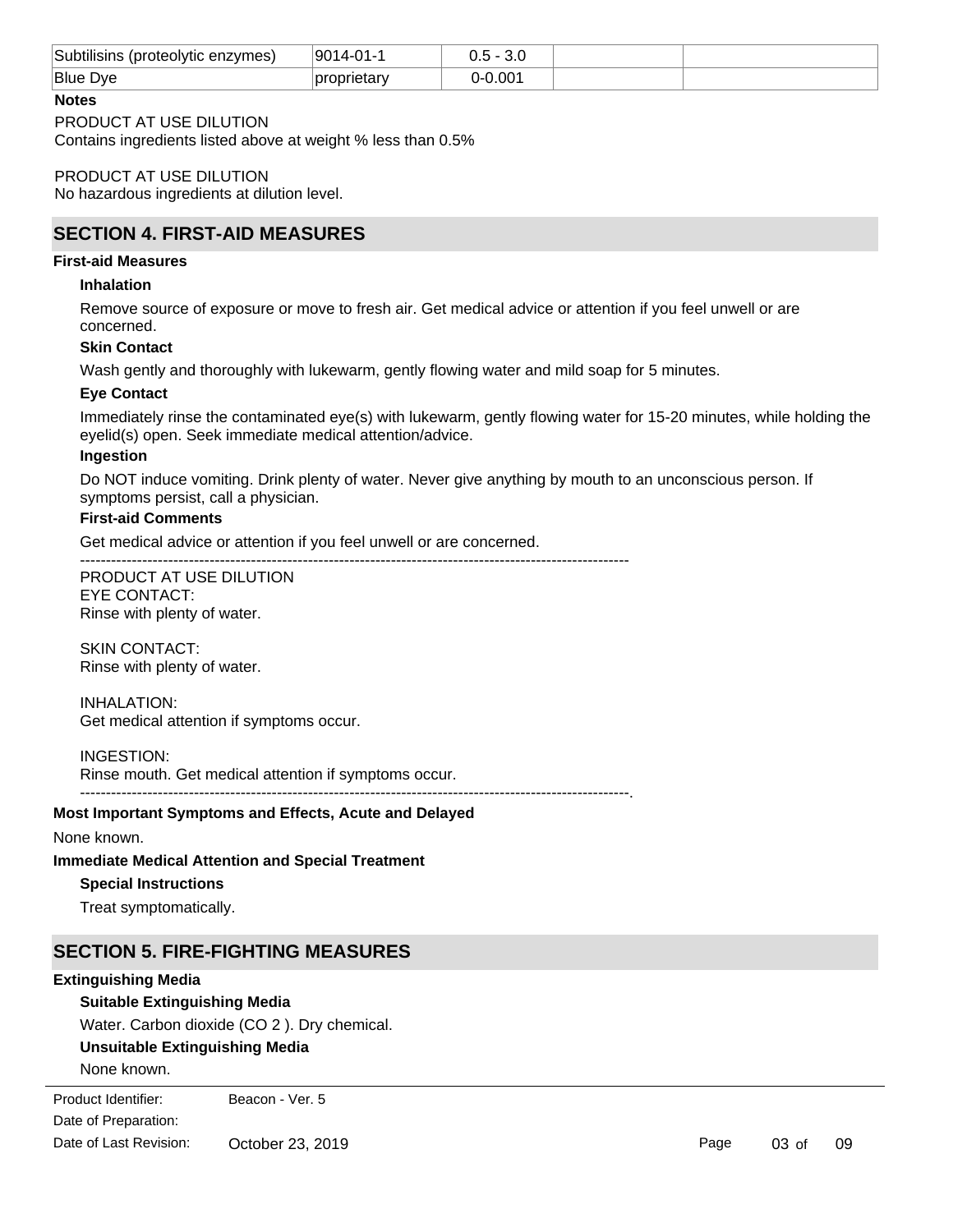### **Specific Hazards Arising from the Product**

Not sensitive to static discharge. Not sensitive to mechanical Impact.

### **Special Protective Equipment and Precautions for Fire-fighters**

As in any fire, wear self-contained breathing apparatus pressure-demand, MSHA/NIOSH (approved or equivalent) and full protective gear.

As in any fire, wear self-contained breathing apparatus pressure-demand, MSHA/NIOSH (approved or equivalent) and full protective gear.

# **SECTION 6. ACCIDENTAL RELEASE MEASURES**

### **Personal Precautions, Protective Equipment, and Emergency Procedures**

Avoid contact with skin, eyes and clothing. Do not breathe spray mist. Ensure adequate ventilation. Use personal protective equipment. If spilled, take caution, as material can cause surfaces to become slippery.

### **Environmental Precautions**

Avoid release to the environment. Collect spillage. See Section 12 for additional Ecological Information. Dispose of contents/container to an approved waste disposal plant.

### **Methods and Materials for Containment and Cleaning Up**

Contain and soak up spill with absorbent that does not react with spilled product. Collect and reuse if possible. Following product recovery, flush area with water.

**Other Information**

----------------------------------------------------------------------------------------------------------

### PRODUCT AT USE DILUTION

Personal precautions, protective equipment and emergency procedures: Avoid contact with skin, eyes and clothing. Do not breathe spray mist. Solution can cause surfaces to become slippery

Environmental precautions:

Avoid release to the environment. Rinse or mop up use solutions. Solutions may be flushed down sanitary sewer drains.

Methods and materials for containment and cleaning up: Prevent further leakage and leakage, mop or wipe up spilled solution. Rinse to drain. ----------------------------------------------------------------------------------------------------------.

### **SECTION 7. HANDLING AND STORAGE**

#### **Precautions for Safe Handling**

Handle in accordance with good industrial hygiene and safety practice. Ensure adequate ventilation. Avoid contact with skin, eyes and clothing. Do not breathe vapours or spray mist. Do not eat, drink or smoke when using this product, or its use solutions.

#### **Conditions for Safe Storage**

Keep container tightly closed. Keep container closed when not in use. Keep out of the reach of children.

----------------------------------------------------------------------------------------------------------

### PRODUCT AT USE DILUTION

Precautions for Safe Handling: Wash hands after handling. Handle in accordance with good industrial hygiene and safety practice.

Conditions for Safe Storage: Keep out of reach of children. Store in suitable labeled containers. ----------------------------------------------------------------------------------------------------------.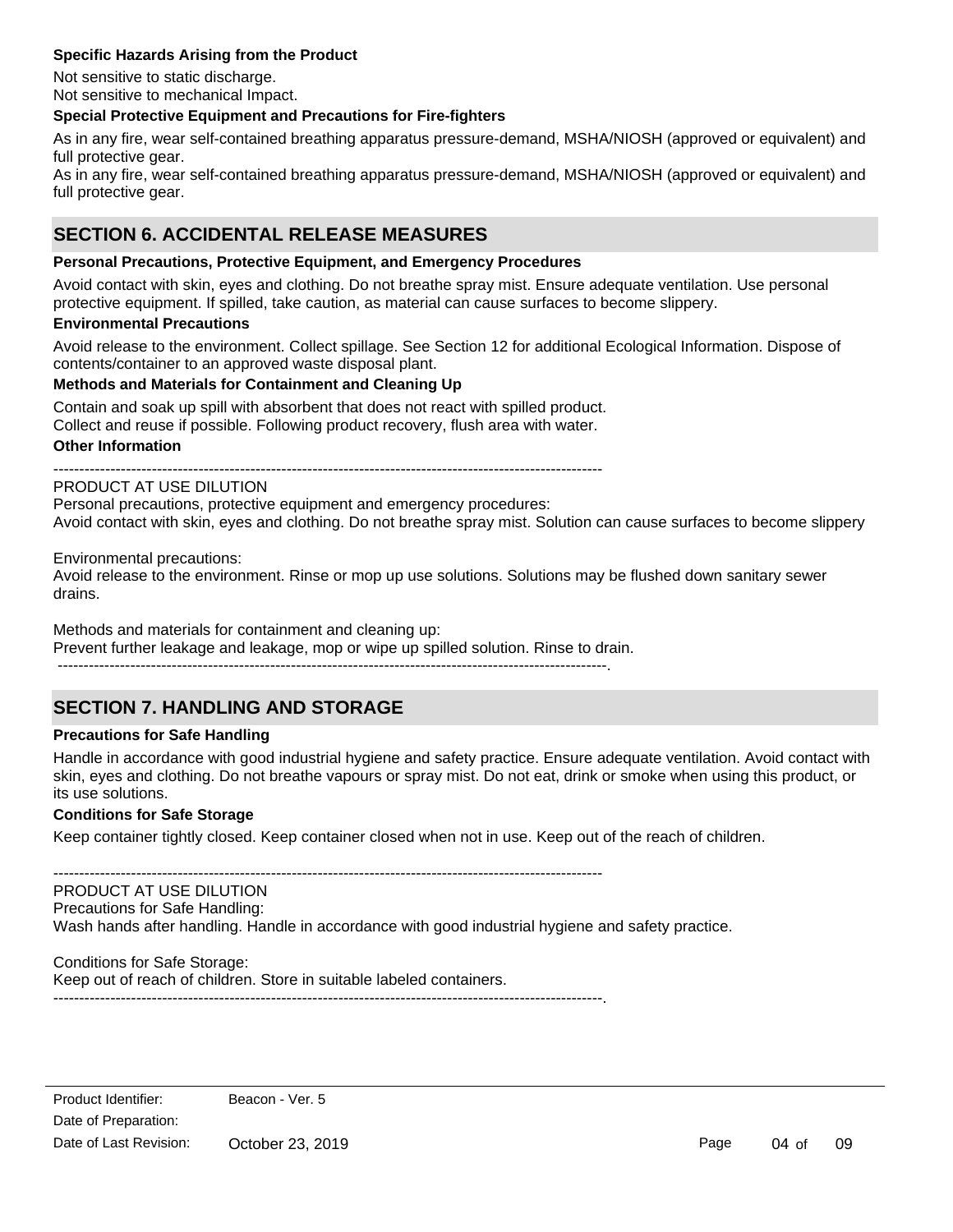# **SECTION 8. EXPOSURE CONTROLS/PERSONAL PROTECTION**

### Control parameters

Exposure Guidelines This product does not contain any hazardous materials with occupational exposure limits established by the region specific regulatory bodies.

A5 = Not suspected as a human carcinogen.

### **Appropriate Engineering Controls**

Provide eyewash in work area, if contact or splash hazard exists.

### **Individual Protection Measures**

### **Eye/Face Protection**

Not required but it is good practice to wear safety glasses or chemical safety goggles.

### **Skin Protection**

Not required, if used as directed. Rubber or vinyl gloves recommended when handling solid chemicals.

### **Respiratory Protection**

Not normally required if product is used as directed. If exposure limits are exceeded or irritation is experienced, NIOSH/MSHA approved respiratory protection should be worn.

### **SECTION 9. PHYSICAL AND CHEMICAL PROPERTIES**

| <b>Basic Physical and Chemical Properties</b>                |                                                      |
|--------------------------------------------------------------|------------------------------------------------------|
| Appearance                                                   | Blue.                                                |
| <b>Odour</b>                                                 | Odourless                                            |
| <b>Odour Threshold</b>                                       | Not available                                        |
| рH                                                           | Not applicable                                       |
| <b>Melting Point/Freezing Point</b>                          | 60 °C (140 °F) (melting); Not applicable (freezing)  |
| <b>Initial Boiling Point/Range</b>                           | Not available                                        |
| <b>Flash Point</b>                                           | Not available                                        |
| <b>Evaporation Rate</b>                                      | Not applicable                                       |
| <b>Flammability (solid, gas)</b>                             | Not applicable                                       |
| <b>Upper/Lower Flammability or</b><br><b>Explosive Limit</b> | Not applicable (upper); Not applicable (lower)       |
| <b>Vapour Pressure</b>                                       | Not applicable                                       |
| Vapour Density (air = 1)                                     | Not applicable                                       |
| <b>Relative Density (water = 1)</b>                          | Not available                                        |
| <b>Solubility</b>                                            | Soluble in water; Not available (in other liquids)   |
| <b>Partition Coefficient,</b><br>n-Octanol/Water (Log Kow)   | Not applicable                                       |
| <b>Auto-ignition Temperature</b>                             | Not applicable                                       |
| <b>Decomposition Temperature</b>                             | Not available                                        |
| <b>Viscosity</b>                                             | Not applicable (kinematic); Not applicable (dynamic) |
| <b>Other Information</b>                                     |                                                      |
| <b>Physical State</b>                                        | Solid                                                |
| <b>Use Dilution</b>                                          | Use dilution pH is 9.0 - 10.0 pH                     |
| <b>VOC Content</b>                                           | $VOC$ Content $(\%) =$<br>0%                         |

### **SECTION 10. STABILITY AND REACTIVITY**

### **Reactivity**

None known.

<u>Chemical Stability and Stability and Stability and Stability and Stability and Stability and Stability</u> Date of Preparation: Product Identifier: Beacon - Ver. 5 Date of Last Revision: October 23, 2019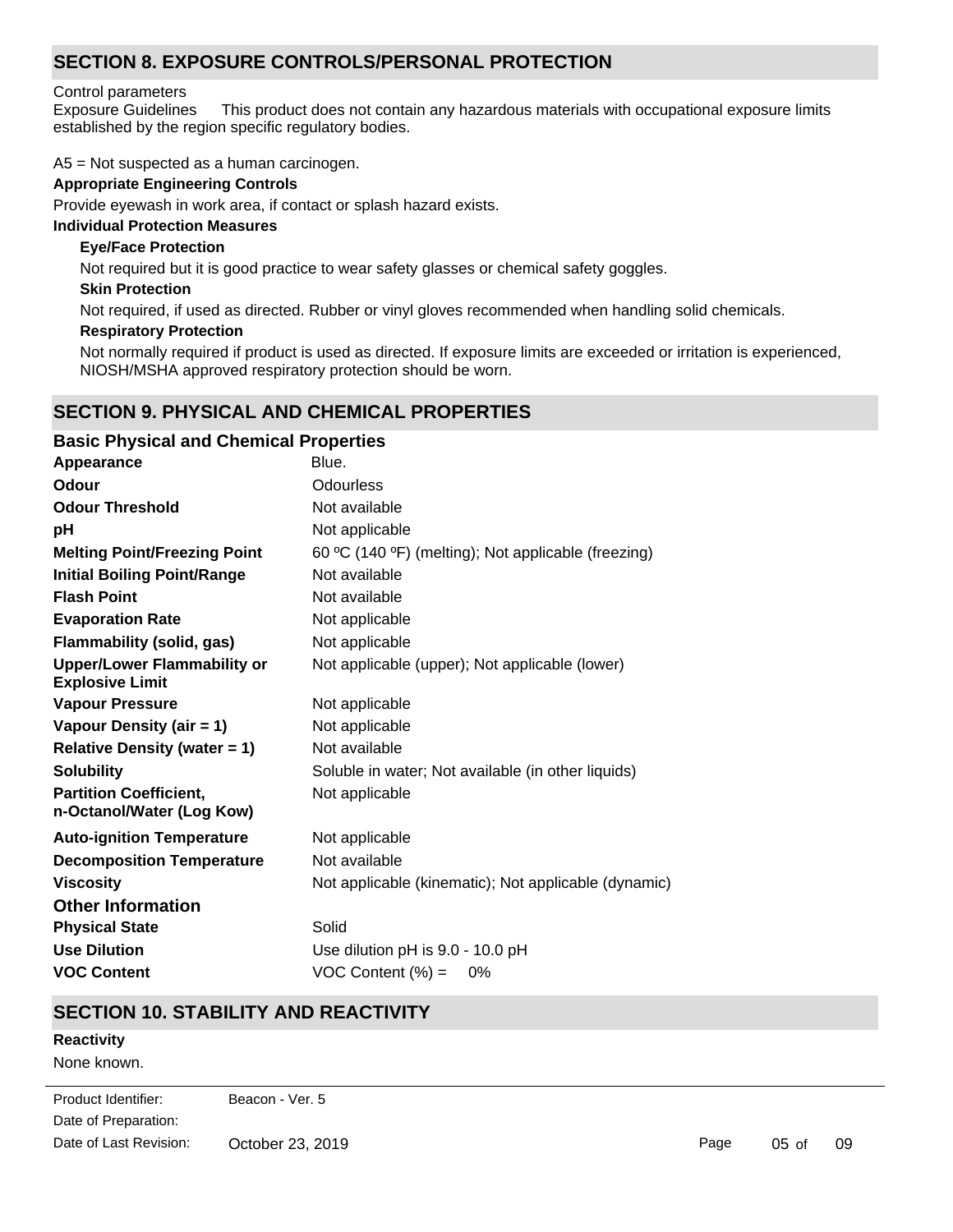# **Chemical Stability** Normally stable. **Conditions to Avoid** None known. **Incompatible Materials** None known. **Hazardous Decomposition Products Possibility of Hazardous Reactions** None expected under normal conditions of storage and use.

None known.

# **SECTION 11. TOXICOLOGICAL INFORMATION**

Information presented below is for the entire product, unless otherwise specified.

### **Likely Routes of Exposure**

Eye contact; skin contact.

### **Acute Toxicity**

| ∣Chemical Name                             | <b>LC50</b>   | LD50 (oral)           | LD50 (dermal)       |
|--------------------------------------------|---------------|-----------------------|---------------------|
| Nonylphenol Ethoxylate                     | Not available | 3310 mg/kg (rat)      | 2000 mg/kg (rabbit) |
| Pentasodium Triphosphate                   | Not available | 4640 mg/kg (rat)      | Not available       |
| Tetrasodium<br>ethylenediaminetetraacetate | Not available | 1780-1800 mg/kg (rat) | Not available       |

LC50: No information was located.

LD50 (oral): No information was located.

LD50 (dermal): No information was located.

### **Skin Corrosion/Irritation**

There is limited evidence of mild irritation.

### **Serious Eye Damage/Irritation**

There is limited evidence of serious eye irritation.

### **STOT (Specific Target Organ Toxicity) - Single Exposure**

#### **Ingestion**

Harmful if swallowed. Ingestion may cause gastrointestinal irritation, nausea, vomiting and diarrhea.

#### **Aspiration Hazard**

No information was located.

### **STOT (Specific Target Organ Toxicity) - Repeated Exposure**

No information available.

### **Respiratory and/or Skin Sensitization**

No information available.

### **Carcinogenicity**

Not a carcinogen.

### **Reproductive Toxicity**

### **Development of Offspring**

# No information was located.

**Sexual Function and Fertility**

No information was located.

### **Effects on or via Lactation**

enduct Identifier: Beacon - Ver. 5 Date of Preparation: Date of Last Revision: October 23, 2019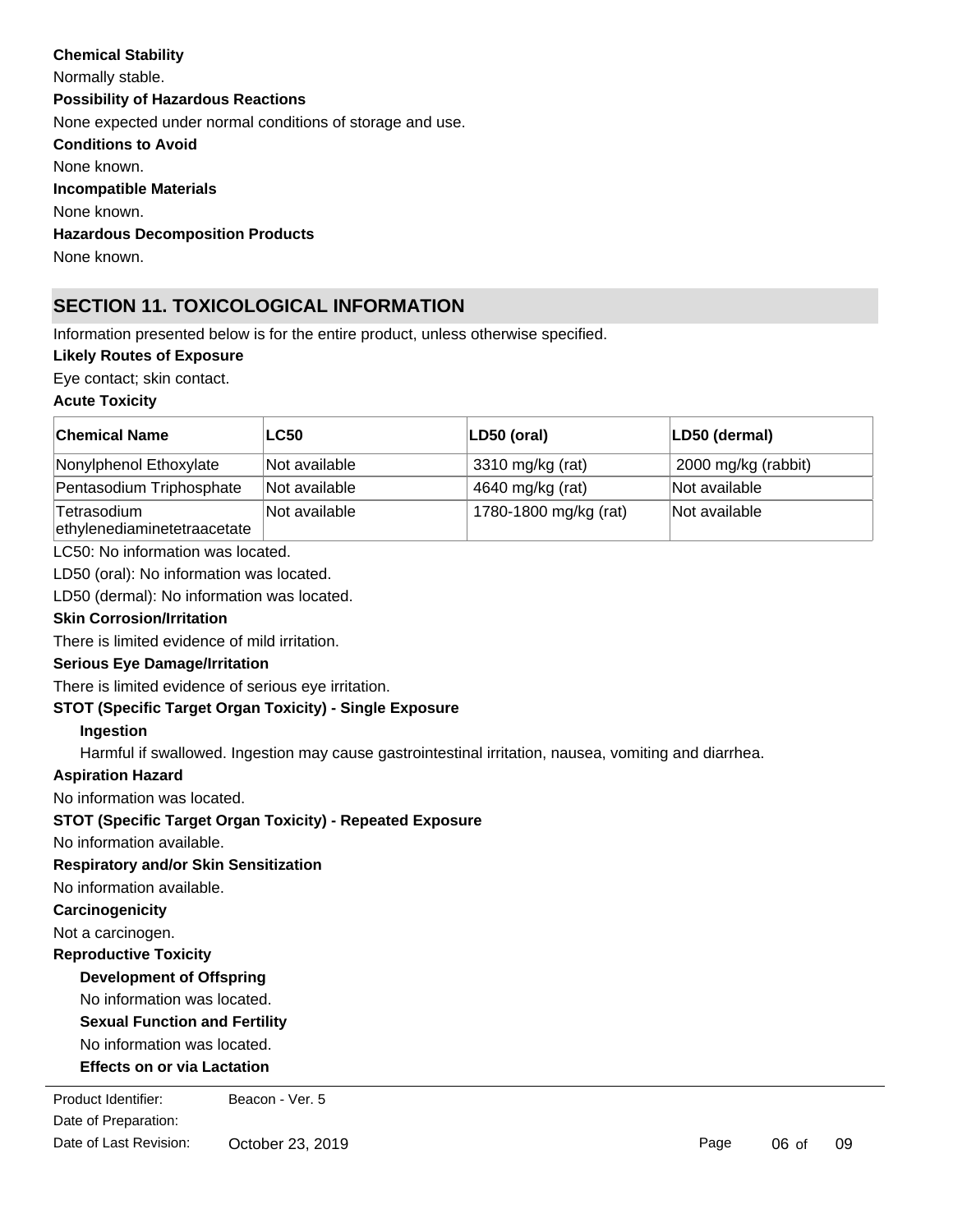**Germ Cell Mutagenicity** Not mutagenic. **Interactive Effects** No information was located. **Other Information** --------------------------------------------------------------------------------------- No information was located.

### PRODUCT AT USE DILUTION

Inhalation: Health injuries are not known or expected under normal use. Eye Contact: Health injuries are not known or expected under normal use. Skin Contact: Health injuries are not known or expected under normal use. Ingestion: Health injuries are not known or expected under normal use.

---------------------------------------------------------------------------------------

# **SECTION 12. ECOLOGICAL INFORMATION**

### **Ecotoxicity**

Harmful, with long lasting effects to aquatic life, based on acute toxicity tests.

#### **Acute Aquatic Toxicity**

| <b>Chemical Name</b>                                         | LC50 Fish                                                | <b>EC50 Crustacea</b>                                 | <b>ErC50 Aquatic</b><br><b>Plants</b> | ErC50 Algae                                                   |
|--------------------------------------------------------------|----------------------------------------------------------|-------------------------------------------------------|---------------------------------------|---------------------------------------------------------------|
| Nonylphenol Ethoxylate                                       | 1.8 mg/L (Lepomis<br>macrochirus<br>(bluegill); 96-hour) | 12.2 mg/L (Daphnia<br>magna (water flea);<br>48-hour) | Not available                         | Not available                                                 |
| Tetrasodium<br>ethylenediaminetetraaceta   macrochirus<br>te | 490 mg/L (Lepomis<br>(bluegill); 96-hour;<br>static)     | 610 mg/L (Daphnia<br>magna (water flea);<br>24-hour)  | Not available                         | 2.77 mg/L<br>Oesmodesmus)<br>subspicatus (algae);<br>72-hour) |

### **Persistence and Degradability**

No information available.

### **Bioaccumulative Potential**

No information available.

#### **Mobility in Soil**

No information was located.

### **Other Adverse Effects**

There is no information available.

# **SECTION 13. DISPOSAL CONSIDERATIONS**

#### **Disposal Methods**

Dispose of contents and container in accordance with local, regional, national and international regulations.

# **SECTION 14. TRANSPORT INFORMATION**

Not regulated under Canadian TDG regulations. Not regulated under US DOT Regulations.

**Environmental Hazards** Not applicable

### **Special Precautions** Not applicable

### **Transport in Bulk According to Annex II of MARPOL 73/78 and the IBC Code**

Not applicable

Date of Preparation: Product Identifier: Beacon - Ver. 5 Date of Last Revision: October 23, 2019

Page 07 of 09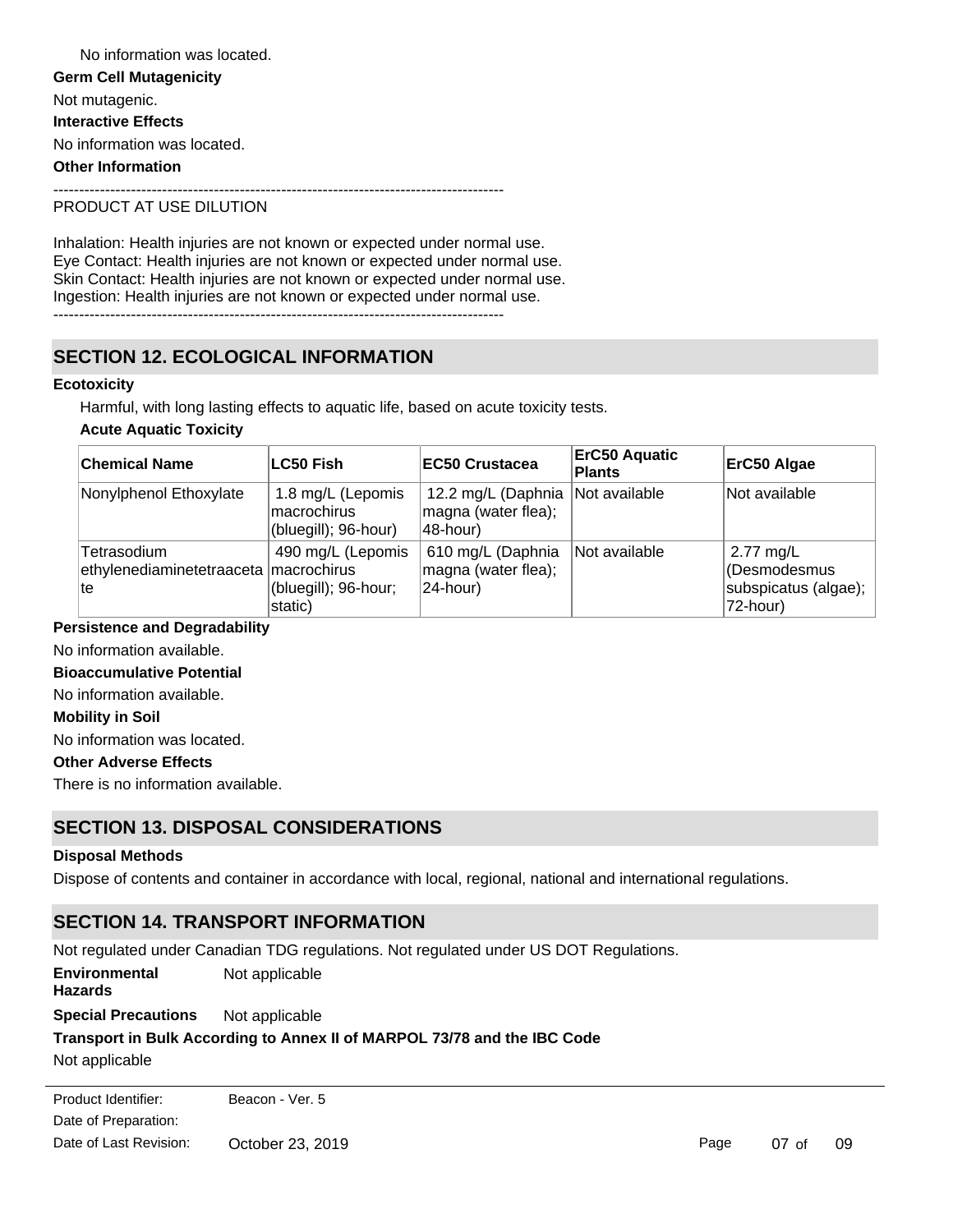# **SECTION 15. REGULATORY INFORMATION**

### **Safety, Health and Environmental Regulations**

### **Canada**

### **Domestic Substances List (DSL) / Non-Domestic Substances List (NDSL)**

All ingredients are listed on the DSL/NDSL.

### **USA**

### **Toxic Substances Control Act (TSCA) Section 8(b)**

All ingredients are listed on the TSCA Inventory.

### **Additional USA Regulatory Lists**

SARA Title III - Section 313:

Section 313 of Title III of the Superfund Amendments and Reauthorization Act of 1986 (SARA). This product does not contain any chemicals which are subject to the reporting requirements of the Act and Title 40 of the Code of Federal Regulations, Part 372.

SARA Title III - Section 311/312:

| Acute Health Hazard               | N٥ |    |
|-----------------------------------|----|----|
| Chronic Health Hazard             | No |    |
| Fire Hazard                       | N٥ |    |
| Sudden Release of Pressure Hazard |    | N٥ |
| <b>Reactive Hazard</b>            |    | N٥ |

California Proposition 65 This product contains no Proposition 65 chemicals.

U.S. EPA Label Information

EPA Registration Number : Not applicable.

### **Clean Water Act**

This product contains the following substances which are regulated pollutants pursuant to the Clean Water Act (40 CFR 122.21 and 40 CFR 122.42):

CWA - Hazardous Substances : Pentasodium triphosphate

### **CERCLA**

This material, as supplied, contains one or more substances regulated as a hazardous substance under the Comprehensive Environmental Response Compensation and Liability Act (CERCLA) (40 CFR 302): Hazardous Substances RQs:

Pentasodium triphosphate 5000 lb final RQ/ RQ 2270 kg final RQ

### **U.S. State Right-to-Know Regulations**

Massachusetts Right To Know:. (Pentasodium Triphosphate) Pennsylvania Right To Know:. (Pentasodium Triphosphate)

### **SECTION 16. OTHER INFORMATION**

| <b>NFPA Rating</b>                     |                     | Health - 1 Flammability - 0 | Instability - 0 |  |
|----------------------------------------|---------------------|-----------------------------|-----------------|--|
| <b>SDS Prepared By</b>                 | Sunburst Chemicals. |                             |                 |  |
| Phone No.                              | 952-884-3144        |                             |                 |  |
| Date of Last Revision October 23, 2019 |                     |                             |                 |  |
|                                        |                     |                             |                 |  |
|                                        |                     | PRODUCT AT USE DILUTION     |                 |  |